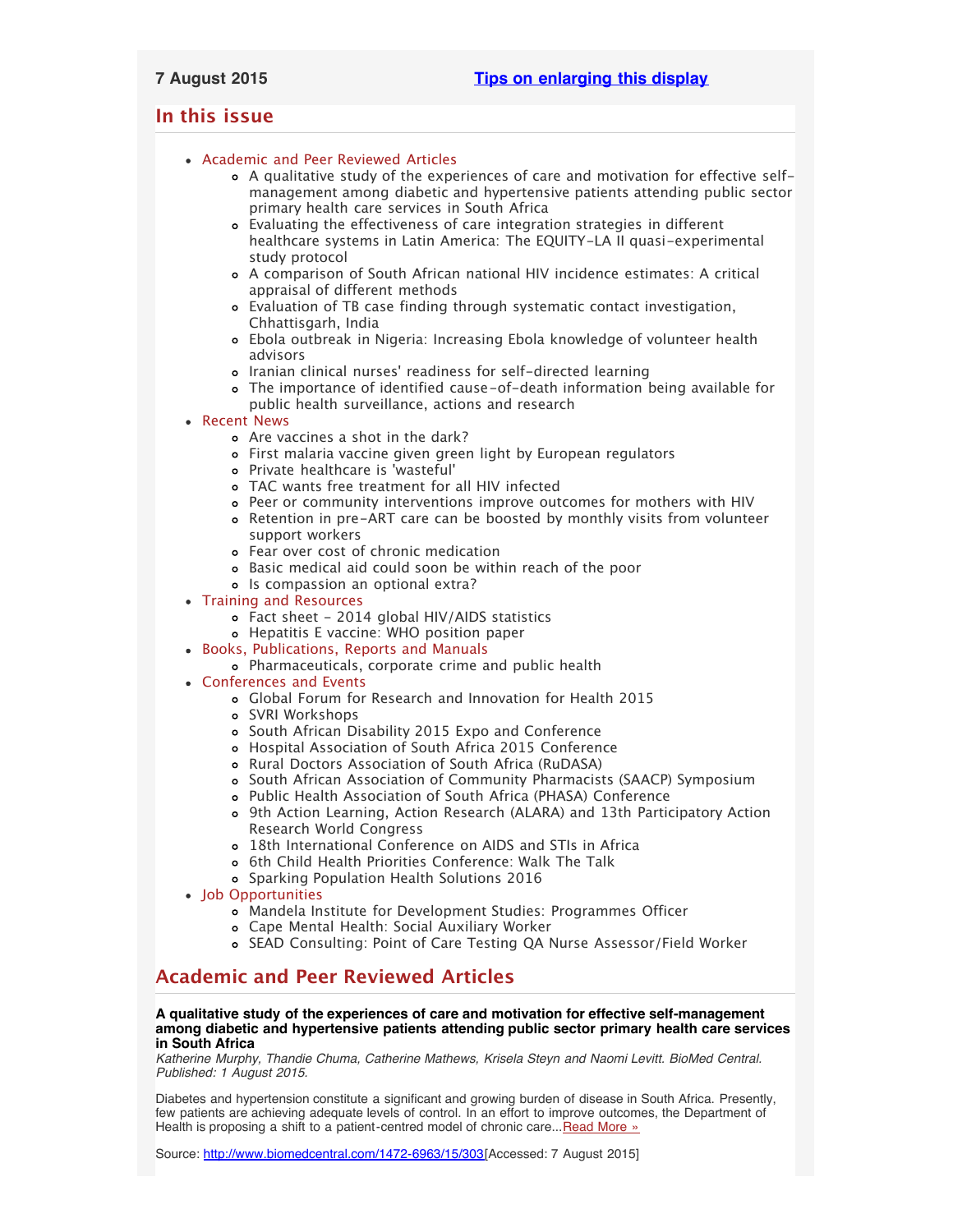#### **[back to top](#page-0-2)**

## <span id="page-1-0"></span>**Evaluating the effectiveness of care integration strategies in different healthcare systems in Latin America: The EQUITY-LA II quasi-experimental study protocol**

*María-Luisa Vázquez, Ingrid Vargas, Jean-Pierre Unger, Pierre De Paepe, Amparo Susana Mogollón-Pérez, Isabella Samico, Paulette Albuquerque, Pamela Eguiguren, Angelica Ivonne Cisneros, Mario Rovere, Fernando Bertolotto. BMJ. Published: 31 July 2015.*

Although fragmentation in the provision of healthcare is considered an important obstacle to effective care, there is scant evidence on best practices in care coordination in Latin America... [Read More »](http://bmjopen.bmj.com/content/5/7/e007037.abstract)

Source: [http://bmjopen.bmj.com/content/5/7/e007037.abstract\[](http://bmjopen.bmj.com/content/5/7/e007037.abstract)Accessed: 7 August 2015]

#### **[back to top](#page-0-2)**

### <span id="page-1-1"></span>**A comparison of South African national HIV incidence estimates: A critical appraisal of different methods**

*Rehle T, Johnson L, Hallett T, Mahy M, Kim A, Odido H, Onoya D, Jooste S, Shisana O, Puren A, Parekh B, Stover J. Plos One. Published: 31 July 2015.*

The interpretation of HIV prevalence trends is increasingly difficult as antiretroviral treatment programs expand. Reliable HIV incidence estimates are critical to monitoring transmission trends and guiding an effective national response to the epidemic. [Read More »](http://journals.plos.org/plosone/article?id=10.1371/journal.pone.0133255)

Source: <http://journals.plos.org/plosone/article?id=10.1371/journal.pone.0133255>[Accessed: 7 August 2015]

#### **[back to top](#page-0-2)**

#### <span id="page-1-2"></span>**Evaluation of TB case finding through systematic contact investigation, Chhattisgarh, India**

*Kshitij Khaparde, Pawan Jethani, Puneet K. Dewan, Sreenivas A. Nair, Madhav Rao Deshpande, Srinath Satyanarayana, Shamim Mannan, and Patrick K. Moonan. Tuberculosis Research and Treatment. Published: 15 June 2015.*

Contact investigation is an established tool for early case detection of tuberculosis (TB). In India, contact investigation is not often conducted, despite national policy, and the yield of contact investigation is not well described... [Read More »](http://www.hindawi.com/journals/trt/2015/670167/)

Source: [http://www.hindawi.com/journals/trt/2015/670167/\[](http://www.hindawi.com/journals/trt/2015/670167/)Accessed: 7 August 2015]

### **[back to top](#page-0-2)**

#### <span id="page-1-3"></span>**Ebola outbreak in Nigeria: Increasing Ebola knowledge of volunteer health advisors**

*Unnati Patel, Jennifer R. Pharr, Chidi Ihesiaba, Frances U. Oduenyi, Aaron T. Hunt, Dina Patel, Michael Obiefune, Nkem Chukwumerije, Echezona E. Ezeanolue. Global Journal of Health Science. Published: 15 May 2015.*

In many low-income countries, volunteer health advisors (VHAs) play an important role in disseminating information, especially in rural or hard-to-reach locations. When the world's largest outbreak of Ebola virus disease (EVD) occurred in 2014... [Read More »](http://www.ccsenet.org/journal/index.php/gjhs/article/viewFile/46199/26273)

Source: [http://www.ccsenet.org/journal/index.php/gjhs/article/viewFile/46199/26273\[](http://www.ccsenet.org/journal/index.php/gjhs/article/viewFile/46199/26273)Accessed: 7 August 2015]

#### **[back to top](#page-0-2)**

#### <span id="page-1-4"></span>**Iranian clinical nurses' readiness for self-directed learning**

*Morteza Malekian, Sharzad Ghiyasvandian, Mohammad Ali Cheraghi, Akbar Hassanzadeh. Global Journal of Health Science. Published: 17 May 2015.*

Clinical nurses are in need of being able to adapt to the ever-changing environment of clinical settings. The prerequisite for their successful adaptation is to be lifelong learners. An approach for making nurses lifelong learners is self-directed learning... [Read More »](http://www.ccsenet.org/journal/index.php/gjhs/article/view/44496)

Source: [http://www.ccsenet.org/journal/index.php/gjhs/article/view/44496\[](http://www.ccsenet.org/journal/index.php/gjhs/article/view/44496)Accessed: 7 August 2015]

#### **[back to top](#page-0-2)**

### <span id="page-1-5"></span>**The importance of identified cause-of-death information being available for public health surveillance, actions and research**

*Pam Groenewald, Virginia Azevedo, Johann Daniels, Juliet Evans, Andrew Boulle, Tracey Naledi, Debbie Bradshaw. SAMJ. Published: 2015.*

An amendment to the South African Births and Deaths Registration Act has compromised efforts to strengthen local mortality surveillance to provide statistics for small areas and enable data linkage to provide information for public health actions... [Read More »](http://hmpg.co.za/index.php/samj/article/view/8019)

Source: <http://hmpg.co.za/index.php/samj/article/view/8019>[Accessed: 7 August 2015]

**[back to top](#page-0-2)**

<span id="page-1-6"></span>**Recent News**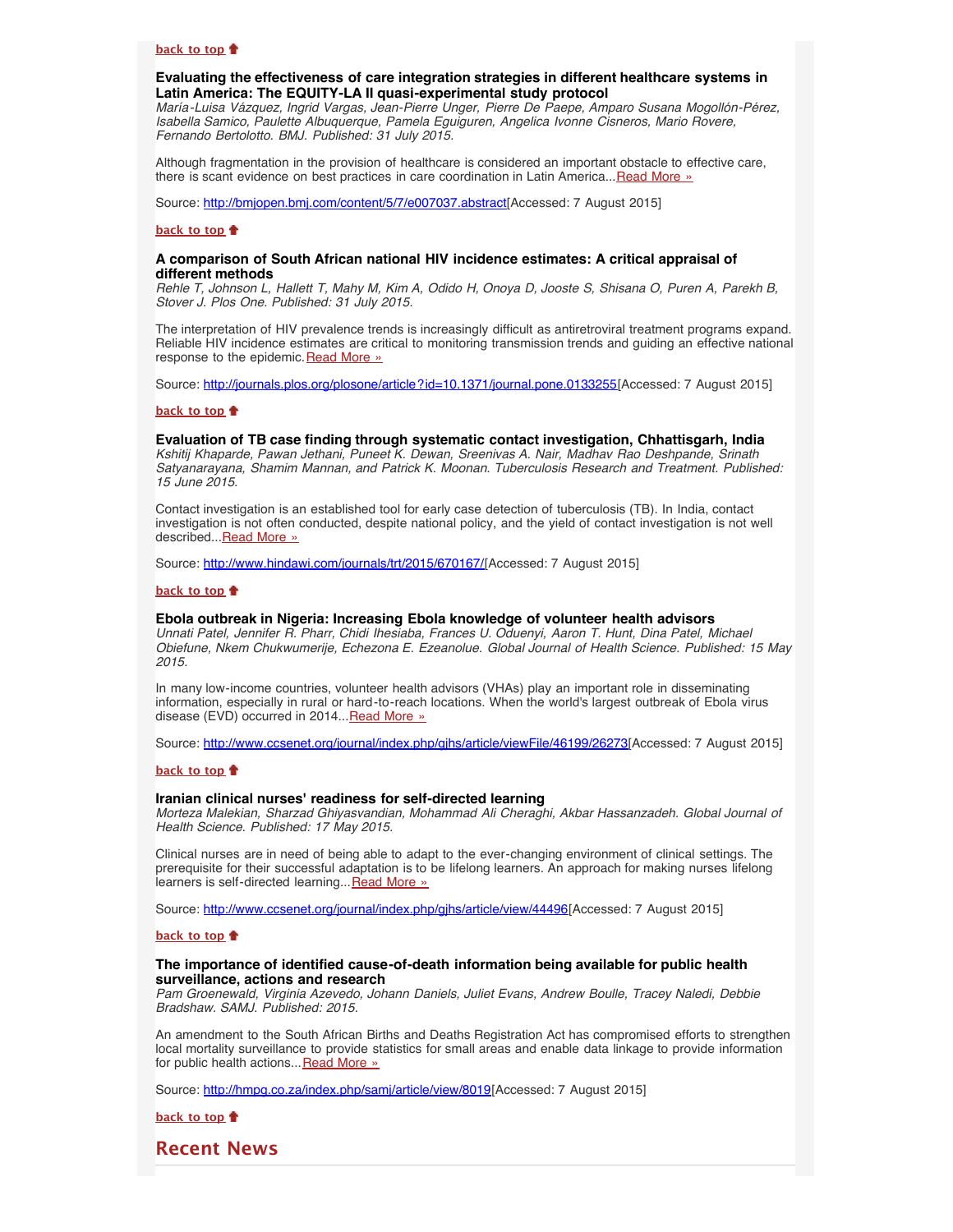## <span id="page-2-0"></span>**Are vaccines a shot in the dark?**

*Mail&Guardian. Published: 7 August 2015.*

South Africa has been praised for introducing new and expensive vaccines into government's expanded programme on immunisation (EPI), which provides free vaccines in the public sector. But experts warn that the full impact of this can't be known because the data about how many citizens receive these vaccines is flawed[.Read More »](http://mg.co.za/article/2015-08-07-46-are-vaccines-a-shot-in-the-dark/)

Source: [http://mg.co.za/article/2015-08-07-46-are-vaccines-a-shot-in-the-dark/\[](http://mg.co.za/article/2015-08-07-46-are-vaccines-a-shot-in-the-dark/)Accessed: 7 August 2015]

#### **[back to top](#page-0-2)**

#### <span id="page-2-1"></span>**First malaria vaccine given green light by European regulators**

*The Guardian. Published: 24 July 2015.*

The world's first malaria vaccine has been given the green light by European regulators and could protect millions of children in sub-Saharan Africa from the life-threatening disease...[Read More »](http://www.theguardian.com/society/2015/jul/24/first-malaria-vaccine-given-green-light-by-european-regulators)

Source: [http://www.theguardian.com/society/2015/jul/24/first-malaria-vaccine-given-green-light-by-european](http://www.theguardian.com/society/2015/jul/24/first-malaria-vaccine-given-green-light-by-european-regulators)[regulators\[](http://www.theguardian.com/society/2015/jul/24/first-malaria-vaccine-given-green-light-by-european-regulators)Accessed: 7 August 2015]

#### **[back to top](#page-0-2)**

### <span id="page-2-2"></span>**Private healthcare is 'wasteful'**

*Health-e News. Published: 28 July 2015.*

Private healthcare is wasteful and over-dependent on hospitals, which makes it too expensive for a large group of working people to join medical schemes... [Read More »](http://www.hst.org.za/news/private-healthcare-wasteful)

Source: <http://www.health-e.org.za/2015/07/28/private-healthcare-is-wasteful/>[Accessed: 7 August 2015]

#### **[back to top](#page-0-2)**

#### <span id="page-2-3"></span>**TAC wants free treatment for all HIV infected**

*Mail&Guardian. Published: 23 July 2015.*

The Treatment Action Campaign believes antiretroviral treatment should be offered to all HIV-positive citizens, not just those with low CD4 counts. [Read More »](http://www.hst.org.za/news/tac-wants-free-treatment-all-hiv-infected)

Source: [http://mg.co.za/article/2015-07-23-lobby-group-demands-free-treatment-for-all-hiv-positive\[](http://mg.co.za/article/2015-07-23-lobby-group-demands-free-treatment-for-all-hiv-positive)Accessed: 7 August 2015]

## **[back to top](#page-0-2)**

# <span id="page-2-4"></span>**Peer or community interventions improve outcomes for mothers with HIV**

*aidsmap. Published: 5 August 2015.*

Peer- and community-based interventions can significantly increase retention in care of mothers with HIV and early antenatal clinic visits, according to results from two large multi-country studies presented last month at the Eighth International AIDS Society Conference on HIV Pathogenesis, Treatment and Prevention (IAS 2015) in Vancouver, Canada.[Read More »](http://www.aidsmap.com/Peer-or-community-interventions-improve-outcomes-for-mothers-with-HIV/page/2989402/)

Source: [http://www.aidsmap.com/Peer-or-community-interventions-improve-outcomes-for-mothers-with-](http://www.aidsmap.com/Peer-or-community-interventions-improve-outcomes-for-mothers-with-HIV/page/2989402/)[HIV/page/2989402/](http://www.aidsmap.com/Peer-or-community-interventions-improve-outcomes-for-mothers-with-HIV/page/2989402/)[Accessed: 7 August 2015]

#### **[back to top](#page-0-2)**

#### <span id="page-2-5"></span>**Retention in pre-ART care can be boosted by monthly visits from volunteer support workers** *aidsmap. Published: 4 August 2015.*

Retention in HIV care for patients not eligible for antiretroviral therapy (ART) can be boosted by monthly home visits from volunteer community support workers, investigators from Uganda report in the online edition of the Journal of Acquired Immune Deficiency Syndromes.[Read More »](http://www.aidsmap.com/Retention-in-pre-ART-care-can-be-boosted-by-monthly-visits-from-volunteer-support-workers/page/2989201/)

Source: [http://www.aidsmap.com/Retention-in-pre-ART-care-can-be-boosted-by-monthly-visits-from-volunteer](http://www.aidsmap.com/Retention-in-pre-ART-care-can-be-boosted-by-monthly-visits-from-volunteer-support-workers/page/2989201/)[support-workers/page/2989201/](http://www.aidsmap.com/Retention-in-pre-ART-care-can-be-boosted-by-monthly-visits-from-volunteer-support-workers/page/2989201/)[Accessed: 7 August 2015]

**[back to top](#page-0-2)**

### <span id="page-2-6"></span>**Fear over cost of chronic medication**

*Independent Online. Published: 27 July 2015.*

Uncertainty hangs over proposed amendments related to prescribed minimum benefits (PMBs) covering a range of chronic conditions amid fears medical aid scheme members, currently fully covered for these, will be left to pick up the tab. [Read More »](http://www.iol.co.za/news/fear-over-cost-of-chronic-medication-1.1891400#.Vbh9fssVgu4)

Source: [http://www.iol.co.za/news/fear-over-cost-of-chronic-medication-1.1891400#.Vbh9fssVgu4\[](http://www.iol.co.za/news/fear-over-cost-of-chronic-medication-1.1891400#.Vbh9fssVgu4)Accessed: 7 August 2015]

#### **[back to top](#page-0-2)**

**Basic medical aid could soon be within reach of the poor**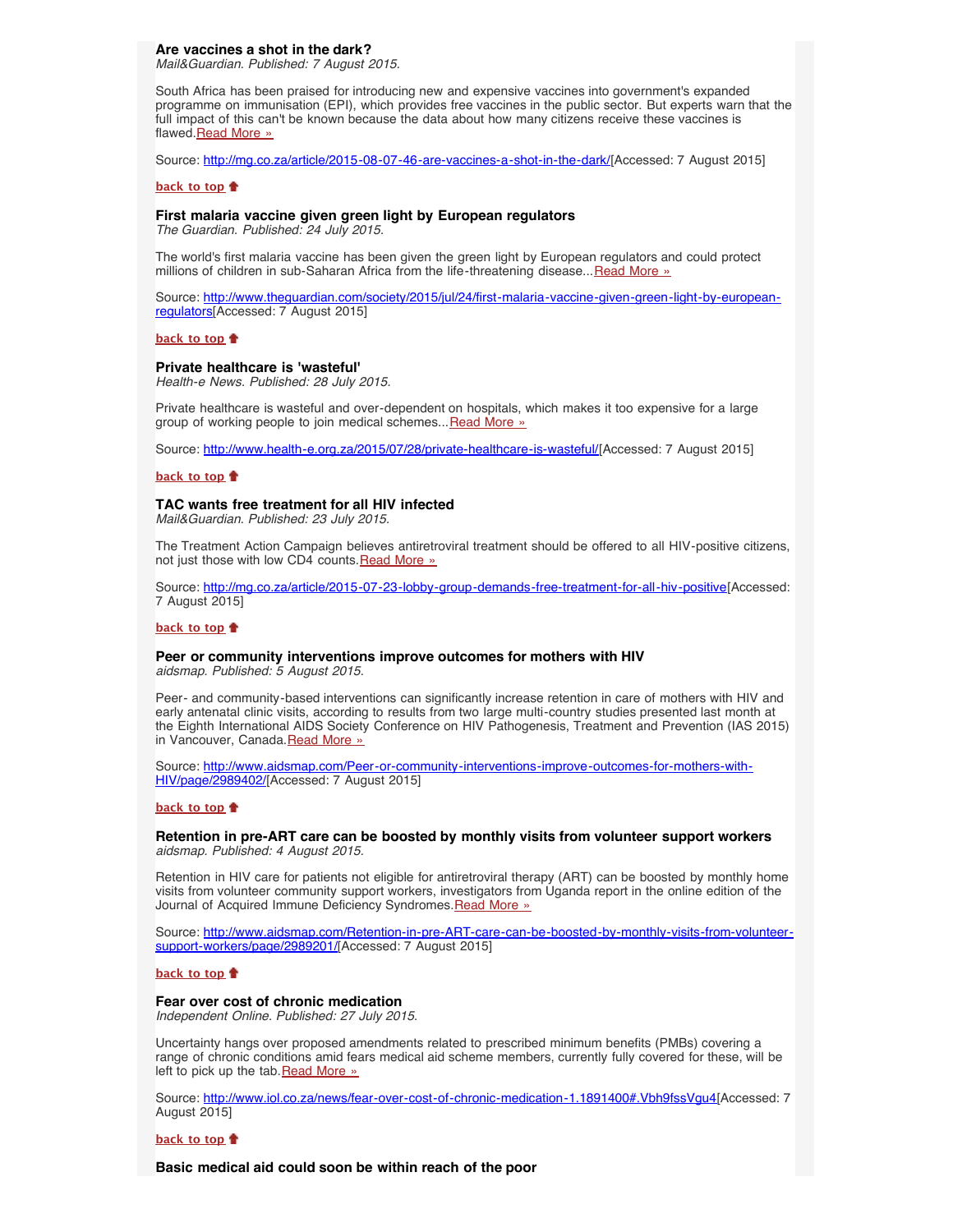<span id="page-3-0"></span>*BDlive. Published: 29 July 2015.*

The Council for Medical Schemes (CMS) could allow medical schemes to launch cheap products for lowincome workers as early as next year, it emerged on Tuesday at the annual Board of Healthcare Funders (BHF) conference... [Read More »](http://www.hst.org.za/news/basic-medical-aid-could-soon-be-within-reach-poor)

Source: [http://www.bdlive.co.za/business/healthcare/2015/07/29/basic-medical-aid-could-soon-be-within-reach](http://www.bdlive.co.za/business/healthcare/2015/07/29/basic-medical-aid-could-soon-be-within-reach-of-the-poor)[of-the-poor\[](http://www.bdlive.co.za/business/healthcare/2015/07/29/basic-medical-aid-could-soon-be-within-reach-of-the-poor)Accessed: 7 August 2015]

## **[back to top](#page-0-2)**

#### <span id="page-3-1"></span>**Is compassion an optional extra?**

*BioMed Central. Published: 27 July 2015.*

A debate article by Professor David Haslam was published in Journal of Compassionate Health Care on 13 July 2015. The article puts forward a passionate viewpoint about the importance of being kind in healthcare. Here, Editor-in-Chief of the journal, Sue Shea, tells us more... [Read More »](http://blogs.biomedcentral.com/on-health/2015/07/27/compassion-optional-extra/)

Source: <http://blogs.biomedcentral.com/on-health/2015/07/27/compassion-optional-extra/>[Accessed: 7 August 2015]

**[back to top](#page-0-2)**

# <span id="page-3-2"></span>**Training and Resources**

## <span id="page-3-3"></span>**Fact sheet - 2014 global HIV/AIDS statistics**

*UNAIDS. Published: August 2015.*

The UNAIDS 2014 Global HIV/AIDS Statistics contains key data from the recent publication "How AIDS changed everything". [Click Here»](http://www.unaids.org/en/resources/documents/2015/20150714_factsheet)

#### **[back to top](#page-0-2)**

### <span id="page-3-4"></span>**Hepatitis E vaccine: WHO position paper**

*WHO. Published: May 2015.*

Hepatitis E virus (HEV) is a leading cause of acute viral hepatitis in developing countries. A global burden of disease study estimated that HEV genotypes 1 and 2 account for approximately 20.1 million HEV infections, 3.4 million symptomatic cases, 70 000 deaths, and 3000 stillbirths annually.[Click Here»](http://www.who.int/wer/2015/wer9018.pdf)

## **[back to top](#page-0-2)**

## <span id="page-3-5"></span>**Books, Publications, Reports and Manuals**

#### <span id="page-3-6"></span>**Pharmaceuticals, corporate crime and public health**

*G Dukes, J Braithwaite and J P Moloney. Edward Elgar Publishing Ltd. Published: 2014.*

The pharmaceutical industry exists to serve the community, but over the years it has engaged massively in corporate crime, with the public footing the bill. This readable study by experts in medicine, law, criminology and public health documents the problems, ranging from false advertising and counterfeiting to corruption, waste and overpricing, with unacceptable pressures on doctors, politicians, patients and the media. [Click Here»](http://www.e-elgar.com/shop/pharmaceuticals-corporate-crime-and-public-health)

**[back to top](#page-0-2)**

# <span id="page-3-7"></span>**Conferences and Events**

## <span id="page-3-8"></span>**Global Forum on Research and Innovation for Health 2015**

*When: 24-27 August 2015 Venue: Manila, Philippines URL: [http://www.forum2015.org](http://www.forum2015.org/)*

Forum 2015 is a unique global platform to promote the role of research and innovation in creating better health, enhancing equity and stimulating development. Join other policy-makers, business and non-profit leaders, international organizations, academic and research institutions, social entrepreneurs and key stakeholders, as we work together to shape the global health research agenda locally, regionally and globally.

### **[back to top](#page-0-2)**

#### <span id="page-3-9"></span>**SVRI Workshops**

*When: 15-17 September 2015 Venue: Stellenbosch, South Africa URL: <http://www.svri.org/forum2015/index.htm>*

The Sexual Violence Research Initiative is proud to announce the 4th international conference, the SVRI Forum 2015. The Forum brings together researchers, gender activists, funders, policy makers, service providers, practitioners and survivors from around the world and will showcase innovation to end sexual violence, intimate partner violence and child abuse, and strengthen responses to survivors in low- and middleincome countries.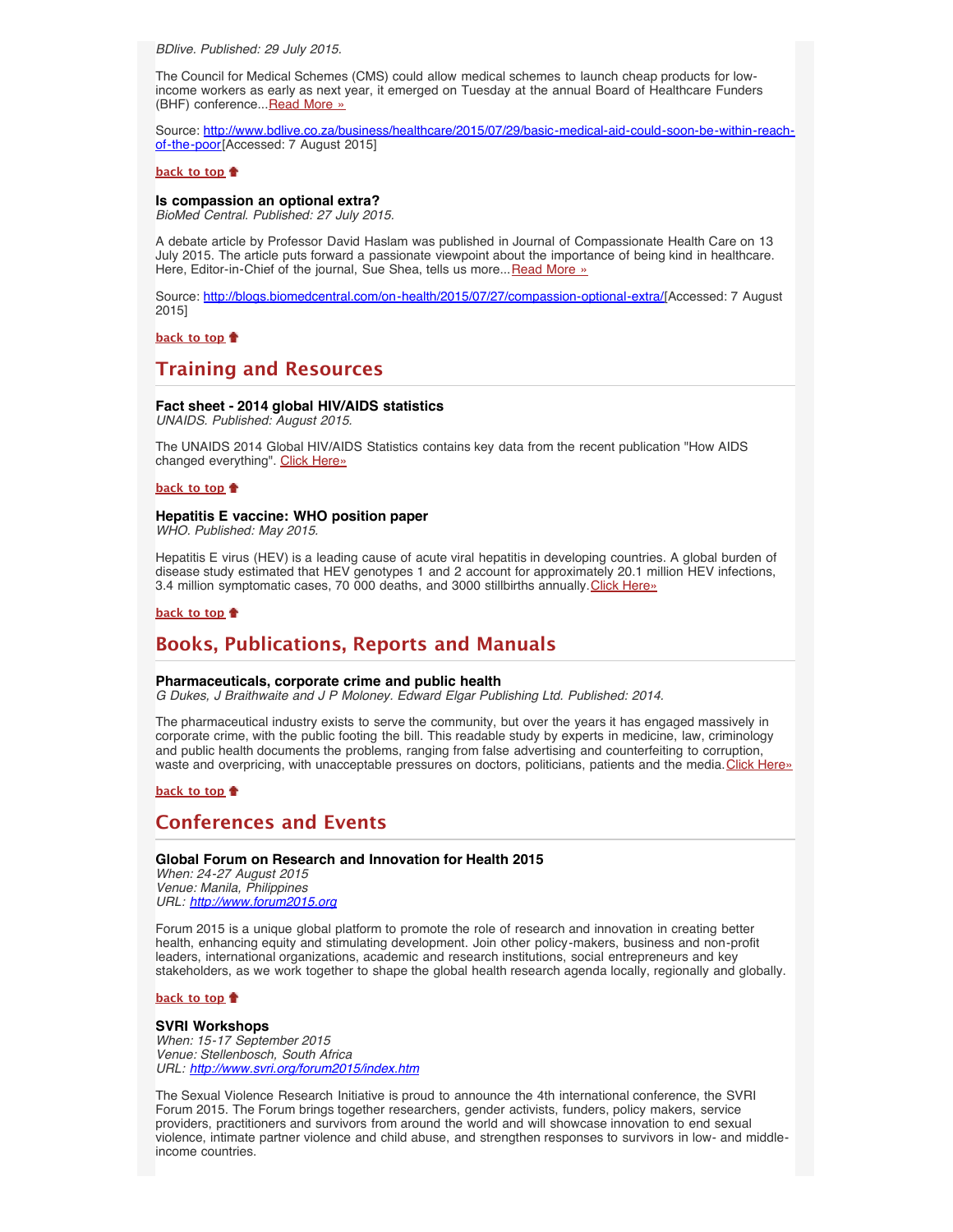### **[back to top](#page-0-2)**

#### <span id="page-4-0"></span>**South African Disability 2015 Expo and Conference**

*When: 17-19 September 2015*

*Venue: The Pavilion on the Waterfront, Cape Town, South Africa URL: <http://www.ingadaevents.co.za/current/disability-cape-town>*

It is the only public showcase on the African continent where people with any kind of disability, their caregivers, families and friends can find the manufacturers, distributors, suppliers and service providers that offer everything necessary to improve the quality of life. The event advocates the full equality and participation of persons with disabilities into society and to empower and equip people by making a meaningful contribution to their lives.

### **[back to top](#page-0-2)**

## <span id="page-4-1"></span>**Hospital Association of South Africa 2015 Conference**

*When: 21-23 September 2015 Venue: Cape Town International Convention Centre, Cape Town, South Africa URL: [http://www.conferencehasa.co.za](http://www.conferencehasa.co.za/)*

The Hospital Association of South Africa's (HASA) 2015 annual conference will return to familiar ground, once again taking place at the Cape Town International Convention Centre (CTICC). The 2015 conference theme – "Harmonising Healthcare. Shift. Synchronise. Symphony" – speaks to the need for all healthcare stakeholders to explore practical ways in which to bring harmony to all facets of the sector in order to establish a sustainable quality healthcare system that will be able to better serve the citizens of our nation.

### **[back to top](#page-0-2)**

#### <span id="page-4-2"></span>**Rural Doctors Association of South Africa (RuDASA)**

*When: 23-26 September 2015 Venue: Mpumalanga, South Africa URL: <http://www.rudasa.org.za/>*

An annual RuDASA conference has been organised almost every year since 1996, and attracts a range of rural health professionals from all over the country. The conference is a much-anticipated, vibrant forum which combines a mixture of sessions ranging from clinical skills updates for and by a wide range of health professionals to emotive discussions and workshops on issues such as justice and equity.

#### **[back to top](#page-0-2)**

## <span id="page-4-3"></span>**South African Association of Community Pharmacists (SAACP) Symposium**

*When: 25-26 September 2015 Venue: Birchwood Hotel and Conference Centre, Johannesburg URL: [http://www.saacpsymposium.co.za](http://www.saacpsymposium.co.za/)*

SAACP is the professional body representing the community pharmacy sector of the Pharmaceutical Society of South Arica, and needs to take the lead in marketing the unique role and contribution of community pharmacists in healthcare delivery now and in the future in South Africa. This Symposium is the first stepping stone in influencing policies and legislation governing the professional role of community pharmacists.

**[back to top](#page-0-2)**

#### <span id="page-4-4"></span>**Public Health Association of South Africa (PHASA) Conference**

*When: 7-9 October 2015 Venue: Southern Sun Elangeni, Durban, South Africa URL: [http://www.phasaconference.org.za](http://www.phasaconference.org.za/)*

The 11th Annual Conference of the Public Health Association of South Africa takes place between 7-9 October 2015 in Durban, KwaZulu-Natal. With 2015 being the target date for the achievement of the Millennium Development Goals, the conference will provide an opportunity to reflect on the challenges faced by South Africa and Africa in trying to achieve the MDGs.

#### **[back to top](#page-0-2)**

## <span id="page-4-5"></span>**9th Action Learning, Action Research (ALARA) and 13th Participatory Action Research World Congress**

*When: 4-7 November 2015 Venue: St. George Hotel and Conference Centre, Centurion (Pretoria), South Africa URL: <http://www.alarassociation.org/pages/events/alara-world-congress-2015>*

The theme of this World Congress is a challenge to Action Learning / Action Research practitioners the world over, whether working in resource rich or more socio-economically challenged contexts, to explain how they are contributing to the creation of a fairer world.

#### **[back to top](#page-0-2)**

## <span id="page-4-6"></span>**18th International Conference on AIDS and STIs in Africa**

*When: 29 November to 4 December 2015 Venue: Rainbow Towers Hotel & Conference Centre, Harare, Zimbabwe URL: <http://icasa2015zimbabwe.org/overview/icasa-2015-background/>*